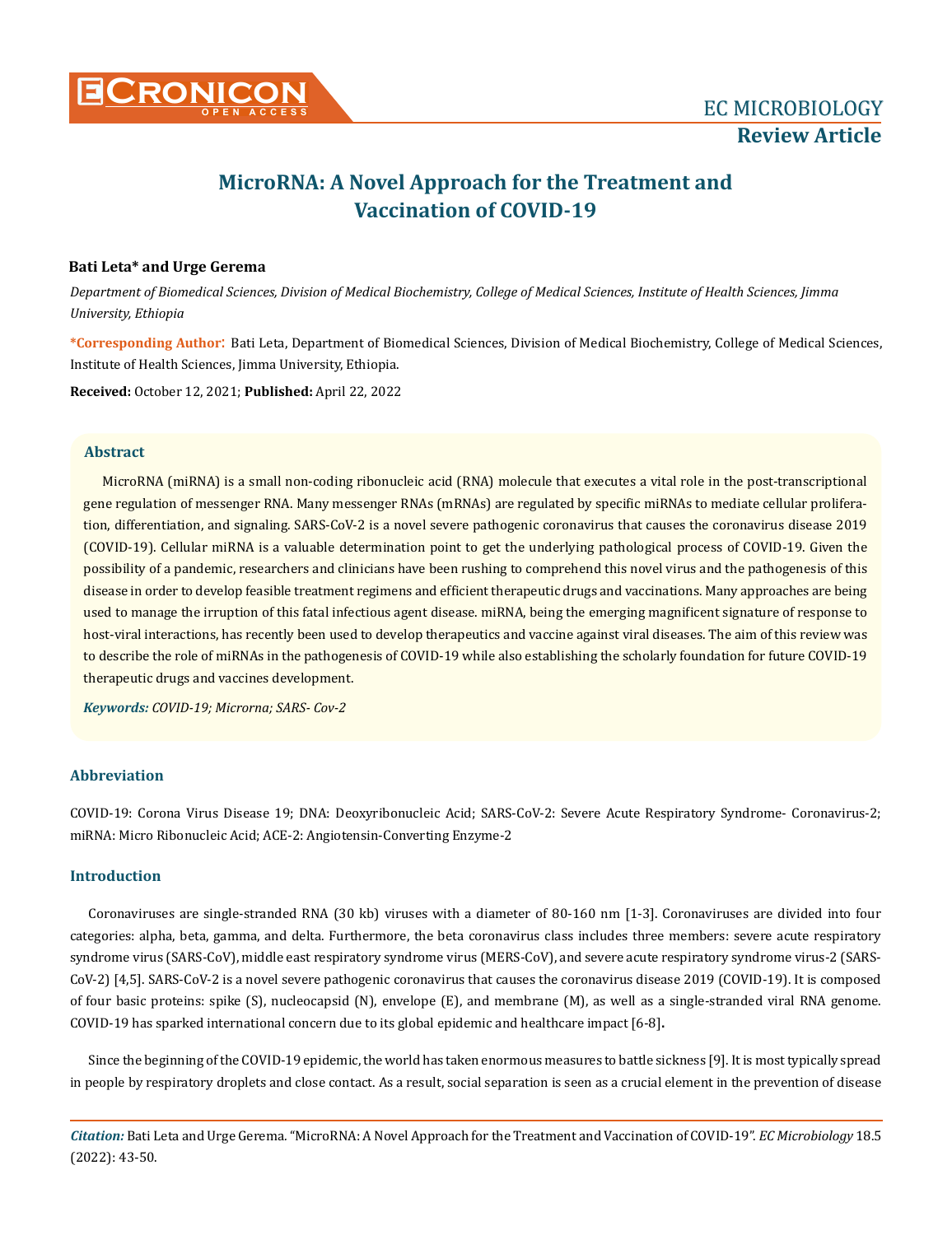transmission. Despite this, the disease is spreading at an alarming rate, causing havoc on healthcare, society, and the economy. Despite increased attempts to manage and contain the COVID-19 pandemic, there are still no SARS-CoV-2-specific antiviral agents. Researchers have been working tirelessly to develop potential therapies and vaccinations for future usage [10,11]**.** 

MicroRNA (miRNA) is a non-coding RNA with a stretch of 22 nucleotides. Through its partial complementary sequences, it destabilizes and inhibits the translation of target messenger RNA (mRNA). It is well-known for its therapeutic signature in the treatment of many viral diseases [12]. MiRNAs have the ability to control around 30% of human genes. miRNAs have evolved to control the majority of human mRNAs [13,14]. MiRNAs' tight control of genes is primarily responsible for the maintenance of normal physiologic conditions such as cell cycle, differentiation, proliferation, immune response, and resistance to environmental insults such as hypoxia, infection, and DNA damage [15,16]. Extracellular miRNAs are transported to target cells through vesicles or protein-binding. Extracellular miRNAs serve as disease biomarkers and chemical messengers, allowing cells to communicate with one another [17].

#### **Life cycle of SARS-CoV-2**

COVID-19 infection primarily affects the lungs, resulting in pneumonia, respiratory failure, severe lung damage, sepsis, multi-organ failure, and death [6,7]. SARS-CoV-2 goes through five stages of life cycle within host cells [18]. Following infection, SARS-CoV-2 attaches to the epithelial membrane of the oral cavity, mucosal membranes of the conjunctiva, or the ear canal. Angiotensin-converting enzyme-2 (ACE2) is important in the internalization of SARS-CoV-2 via membrane fusion [19]. During internalization, spike proteins attach to ACE2 receptors in host cells, and then the serine protease is activated. The spike proteins are primed for internalization via membrane fusion by Transmembrane Serine Protease 2 (TMPRSS2). Following internalization, viral materials are released into host cells. To synthesize viral proteins the viral RNA should enter the nucleus for replication. Finally, newly generated virus particles are discharged into the host cells [20].

The viruses that have been released enter uninfected cells via the endocytic pathway and leave the host cell via direct budding through the membrane. During viral infections, extracellular vesicles incorporate pathogen-derived lipids, nucleic acids, and proteins and serve as a viral material delivery vector [21]. The physiologic benefit of ACE2 is the breakdown of angiotensin-II and the production of angiotensin [1-7], which functions as an ACE-II counter-regulator. After viral replication in the host cell, ACE2 is downregulated, limiting the breakdown of angiotensin-II into angiotensin [1-7]. As a result, the clinical features of COVID-19 are described by a disturbance in the ACE2/angiotensin [1-7] axis [22].

### **Association of miRNA and COVID-19**

Emerging evidence suggests that miRNAs play an important role in the pathogenesis and treatment of a wide range of viral diseases [23]. MiRNAs play a role in many pathologic processes, including inflammatory responses and viral infection. MiRNAs are a type of regulatory mechanism that allows cells to eliminate unwanted or abnormal mRNA [24]. Viruses complete their infectious cycle by relying on a variety of biological factors. Most intriguingly, miRNAs have recently been identified as critical modulators of viral infections [25]. When miRNAs are repressed or in low abundance, the virus can easily replicate, evade immune responses, and increase disease lethality. SARS-CoV-2 pathogenicity reduces cellular miRNA levels, allowing SARS-CoV-2 to become a more dangerous coronavirus to humans [26]. Certain host cell miRNAs control the expression of specific viral genes during the immune system response to protect tissues after infection. Influencing miRNA-RNA virus interaction, miRNA interaction with a viral RNA genome, modulation of host miRNA levels during viral infections, miRNA-facilitated changes in protein expression that alter host responses to infection, and maintenance of miRNA-binding sites in the RNA virus genome are all examples of interactions between viral RNA and cellular miRNAs [27].

*Citation:* Bati Leta and Urge Gerema*.* "MicroRNA: A Novel Approach for the Treatment and Vaccination of COVID-19". *EC Microbiology* 18.5 (2022): 43-50.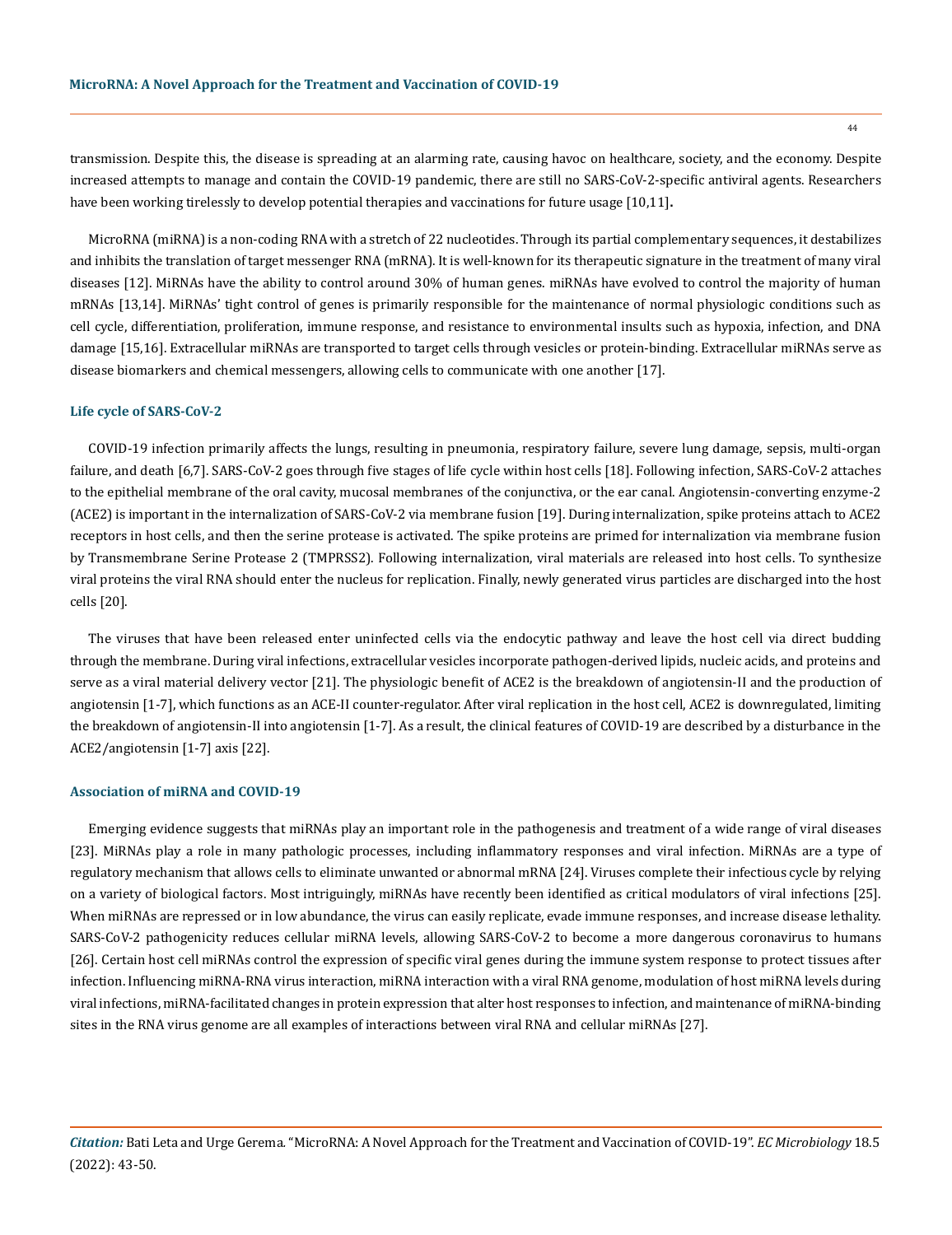#### **MiRNA-based drugs and vaccine development for covid-19**

At the present time, the global goal is to develop a vaccine and/or treatment for this virus. There are numerous pre-clinical and clinical trials undertaken to find drugs to treat COVID-19 infection. However, there is little information on the availability of approved treatment options for the newly discovered COVID-19. This situation puts pressure on researchers all over the world to develop new drugs in order to combat this lethal virus [28]. Vital therapeutic approaches for COVID-19 have mainly targeted Spike protein. The spike protein on a viral capsid is essential for host specificity and viral infectivity [29]. After being cleaved by TMPRSS2, the SARS-CoV-2 spike protein activates and attaches to the host cell's ACE2 [30]. Anti-viral miRNAs found in host cells function as a major regulator of immune response during viral infection by targeting viral gene replication and expression. Relative simple structures and predictable mechanisms of miRNAs make it easier to design mimics or anti-miRs as therapeutic targets than conventional chemical drugs [31]. Understanding the deregulated signaling pathways by Spike-ACE2 interaction and the involved miRNAs is useful for the prevention and management of COVID-19. ACE2 and TMPRSS2 have been identified as key elements in the acceleration and binding of SARS-CoV-2, as well as its entrance into the host cell. MiRNAs linked to these ACE2 and TMPRSS2 proteins might be used as a treatment strategy for this virus. For example, the host miRNA-27b controls ACE2, whereas the virus miRNA-147-3P selects TMPRSS2. If these medicinal miRNAs can be administred into cells, the binding of spike proteins and receptors may be blocked, and hence viral infection propagation can be reduced or decreased [29,32].

Furthermore, a genomic analysis of COVID-19 from the United States, Wuhan, Italy, India, and Nepal revealed six anti-viral host tissue miRNAs specific to viral fragments, including has-let-7a and hsa-miRNA-101 (nonstructural protein), hsa-miRNA-126 (nucleocapsid), hsa-miRNA-23b (targets spike protein), hsa-miRNA-378 (targets spike protein) [33]. MiRNAs limit the translations of the target mRNA into the protein during viral protein replication; hence, miRNAs can be used as a treatment modality for viral illnesses [34]. Another strategy for COVID-19 control is to use completely complementary miRNAs (cc miRNAs), which can targeting the viral gene and suppress its posttranscriptional expression. The cc miRNAs (edited to 25-27 nucleotides), including ID02510.3p-miRNA, ID00448.3p-miRNA, miRNA-3154, miRNA-7114-5p, miRNA-5197-3p, ID02750.3p-miRNA, and ID01851.5p-miRNA, exhibited significant interaction with the SARS-CoV-2 viral genome [35]. The izMiR (miRNA prediction software) and PANTHER, bioinformatics-based classification systems, identified the possible mature viral and host cell miRNA candidates that could play a crucial role in SARS-CoV-2 infection [36].

Many COVID-19 candidate vaccines are now being studied, produced, assessed, and reviewed at an exceptional rate. Vaccines are compound biological agents which can only be developed for a diverse spectrum of normal individuals. Therefore, vaccine development and assessment take time since thorough research and surveillance are required to assure the appropriate distribution of any vaccine [37,38]. Since the start of the COVID-19 pandemic, multiple COVID-19 vaccine candidates have entered clinical trials in much less than six months and have been provisionally licensed in less than ten months, setting a new record for vaccine development speed. Multiple vaccine platforms have been explored for COVID-19: conventional whole virus, recombinant viral protein-based, viral vector, and nucleic acid (DNA and RNA) vaccines [39,40]. It has become a well-known technique for silencing/suppressing target genes linked with pathogenicity and pathophysiology since the discovery of regulatory RNAs such as miRNAs. Hence, it is critical to create safe and efficient vaccinations that target miRNAs in order to manage the COVID-19 pandemic, eradicate its transmission, and eventually thwart its reappearance [41].

MiRNA is a regulatory mechanism that cells use to remove unwanted or faulty mRNA. Thus, *in vitro*-created miRNA particular to the SARS-CoV-2 RNA genome would degrade the viral RNA while protecting lung cells from damage. The encoded miRNA is unique to the SARS-CoV-2 genome's conserved region at the 3'-end that encodes for the virus's S, E, M, and N functional proteins. Specific miRNA(s) can be engineered to attack one or all of these segments, and the target sequence will be destroyed utilizing the host cell's RNA-induced silencing complex machinery. This method allows us to create either a vaccination with long-term efficacy or a therapy for individuals who have already caught the illness [42,43].

*Citation:* Bati Leta and Urge Gerema*.* "MicroRNA: A Novel Approach for the Treatment and Vaccination of COVID-19". *EC Microbiology* 18.5 (2022): 43-50.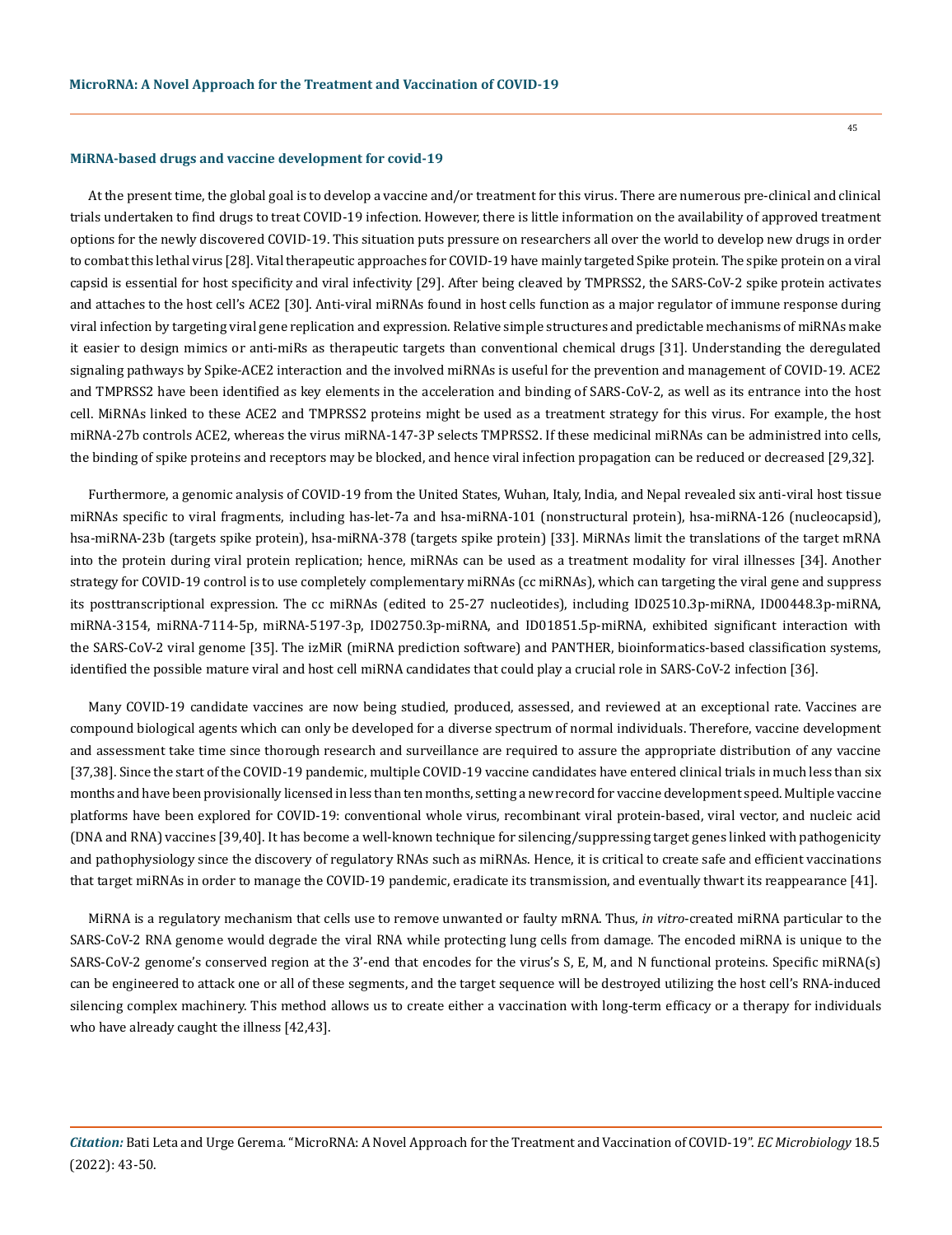Several COVID-19 potential vaccines were developed with the SARS-CoV-2 S protein or a portion of it as the immunogen, or an agent effective of eliciting an immune reaction [39,40]. Information from earlier SARS and MERS vaccine research justified the choice of S protein as the immunogen; vaccines that can produce robust antibody responses against the S protein frequently have a substantial effect on preventing viral entry into host cells during natural infection [44]. This finding was supported by investigations that found that the majority of SARS-CoV-2 neutralizing antibodies from COVID-19 recovered individuals were directed either against the S protein or its receptor-binding motif. Other structural proteins, in addition to S protein, have been investigated as vaccine targets. Vaccines based on N protein are unlikely to generate neutralizing antibodies, most probable since N protein isn't really present on the coronavirus membrane. N protein, on the other hand, is more preserved among coronavirus species than S protein, allowing it a possible target for a T-cellinducing, universal coronavirus vaccines [40,42,44]. On the other side, M protein-based vaccinations can elicit a substantial amount of neutralizing antibodies in vaccinated animals [45]. Nevertheless, no preclinical evidence on neutralizing antibodies or defending immunity of M protein-based vaccines were revealed [46].

#### **The miRNA delivery mechanism**

The primary challenges with miRNA-based viral treatment and vaccination are miRNA distribution to destination cells/tissues, low circulation/half-life (since miRNAs are very unstable), and the toxic effects found in traditional delivery particles. A fundamental issue in realizing the full assurance of miRNA vaccines and treatments is maintaining their effective delivery. A basic chemical alteration can act as a method for improving miRNA stabilization, however it may not give *in-vivo* or clinical transformation [47]. Safe and effective delivery of the miRNAs into the target tissues remains a principal challenge in almost all miRNA therapeutics and vaccines. Thus, nanotechnology advances have expedited the development of new delivery strategies for miRNA vaccines and therapies [48]. Various nanoparticle carriers have been suggested for the successful miRNA delivery mainly inorganic nanoparticles, polymeric particles, and lipid nanoparticles [49]. Nanoparticle core shields the uncovered miRNA from degradation; consequently, responsible for improved circulation in the system [50]. The most commonly utilized carriers are lipid nanoparticles composed of synthetic cationic lipids that form nanoscale aggregates with polyanionic nucleic acids. MiRNA is more stable with respect to degradation when coated in positively charged lipids, and it creates self-assembled nanoparticles. When the lipid nanoparticles are endocytosed, they escape the vesicles and transport their payload to the cytosol, where the miRNA is translated into antigenic proteins, causing the defensive system to generate antibodies [51,52].

## **Concluding remarks and future perspectives**

Since the discovery of human coronaviruses in the 1960s, new kinds of coronaviruses have emerged, posing a major danger to worldwide public health. Despite the fact that the first coronavirus epidemic occurred almost two decades ago, the scientific and medical sectors are still lacking in efficient weapons to battle these infections. One lesson we learnt from this is that the existing pharmaceutical market's financial and regulatory mechanisms do not give enough incentive to stimulate vaccine development before a fatal outbreak occurs. To cope, academic institutions and corporations all around the world are already generating an unprecedented number of vaccine candidates with extremely short clinical trial timelines. Furthermore, several treatment possibilities targeting molecules in the SARS-CoV-2 life cycle and the human immune response to COVID-19 have been swiftly investigated. Despite the fact that miRNAs have offered a fresh viewpoint on the regulation of gene expression and a variety of biological processes, many studies have not established all miRNA targets and complex mechanisms. MiRNA plays a crucial role in the pathophysiology of several viral illnesses, such as SARS-CoV-2, because of its post-transcriptional expression control function.

This review offers an overview of published information on worldwide coronavirus-related therapeutic medicines and preventative vaccinations research and development. It covers an overview of coronavirus shape, life cycle, and pathogenesis, with an emphasis on miRNA targeted treatment and vaccine development. The material in this study lays a solid conceptual foundation for ongoing research and development aimed at discovering and developing therapeutic medicines and vaccines for the treatment of COVID-19 and coronavirus-

*Citation:* Bati Leta and Urge Gerema*.* "MicroRNA: A Novel Approach for the Treatment and Vaccination of COVID-19". *EC Microbiology* 18.5 (2022): 43-50.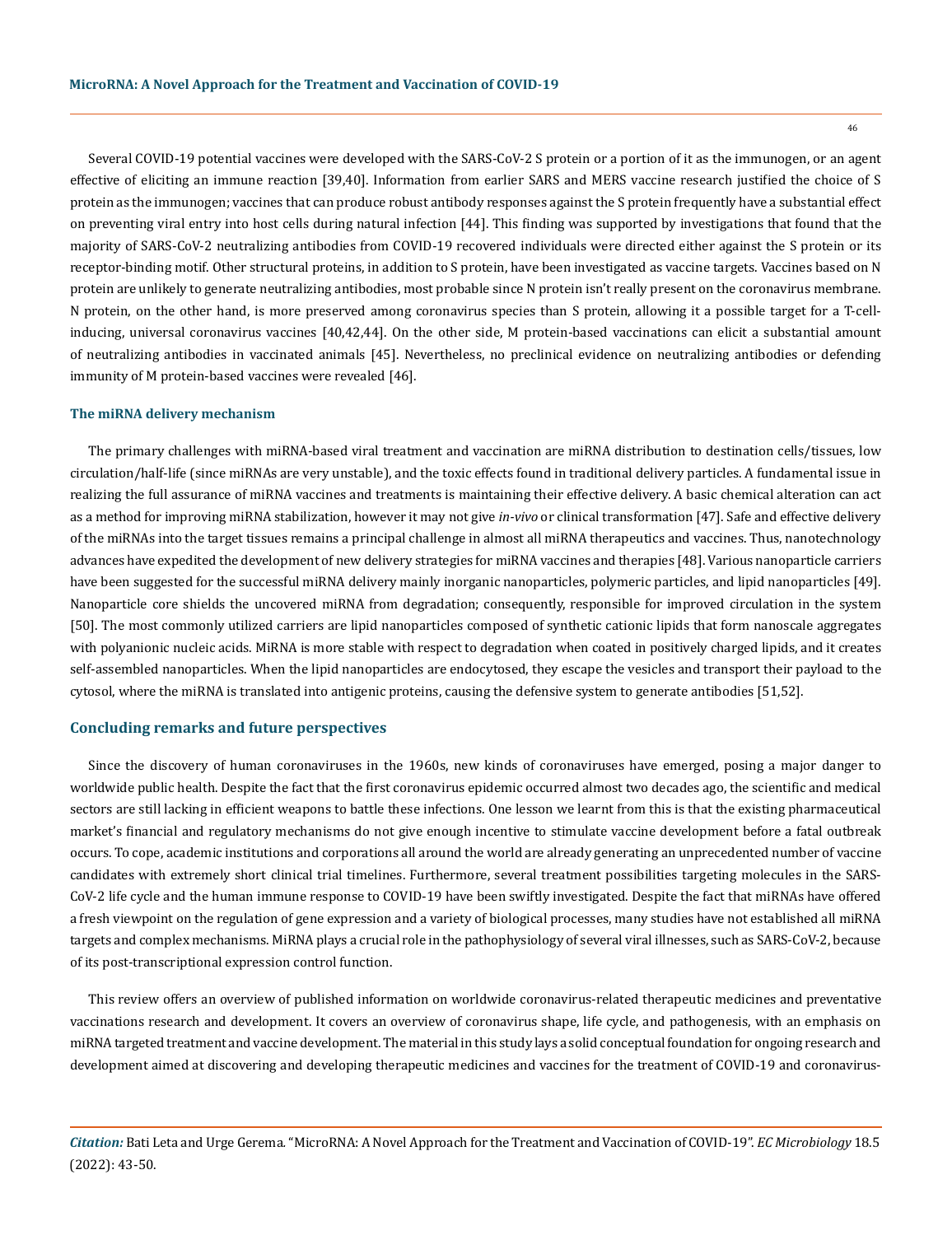related illnesses. As COVID-19 demonstrates, emerging infections produced by RNA viruses that are susceptible to mutations and chromosomal rearrangements, as well as cross-species transmission, will remain to be a serious worldwide health problem. Furthermore, the delivery method presents problems for miRNAs with well-defined activity and functioning mechanisms. Continued studies should focus on establishing comprehensive experimental techniques for the practical integration of miRNAs into COVID-19 medications and vaccines.

## **Availability of Data and Material**

N/A.

# **Competing Interests**

The authors of this study declare that they have no competing interests.

## **Funding**

There is no funding for this study.

# **Acknowledgments**

First of all, I would like to thank myAlmighty God, without his help all this would have been impossible. Also, we want to acknowledge our colleagues and families.

## **Bibliography**

- 1. [Maxmen A. "Bats exposed as main coronavirus carrier".](https://www.ncbi.nlm.nih.gov/pmc/articles/PMC6356540/) *Nature* 546.7658 (2017): 340.
- 2. Stadler K., *et al*[. "SARS beginning to understand a new virus".](https://pubmed.ncbi.nlm.nih.gov/15035025/) *Nature Reviews Microbiology* 1.3 (2003): 209-218.
- 3. [Masters PS. "The Molecular Biology of Coronaviruses".](https://pubmed.ncbi.nlm.nih.gov/16877062/) *Advances in Virus Research* 65 (2006): 193-292.
- 4. Su S., *et al*[. "Epidemiology, Genetic Recombination, and Pathogenesis of Coronaviruses".](https://pubmed.ncbi.nlm.nih.gov/27012512/) *Trends in Microbiology* 24.6 (2016): 490-502.
- 5. Zhu N., *et al*[. "A Novel Coronavirus from Patients with Pneumonia in China, 2019".](https://www.nejm.org/doi/full/10.1056/nejmoa2001017) *The New England Journal of Medicine* 382.8 (2020): [727-733.](https://www.nejm.org/doi/full/10.1056/nejmoa2001017)
- 6. Hasan M., *et al*[. "A Computational Approach for Predicting Role of Human MicroRNAs in MERS-CoV Genome".](https://pubmed.ncbi.nlm.nih.gov/25610462/) *Advances in Bioinformatics* [\(2014\): 1-8.](https://pubmed.ncbi.nlm.nih.gov/25610462/)
- 7. [Mousavizadeh L nand Ghasemi S. "Genotype and phenotype of COVID-19: Their roles in pathogenesis".](https://pubmed.ncbi.nlm.nih.gov/32265180/) *Journal of Microbiology, Im[munology and Infection](https://pubmed.ncbi.nlm.nih.gov/32265180/)* (2020): 1-5.
- 8. Li X., *et al*[. "Molecular immune pathogenesis and diagnosis of COVID-19".](https://www.sciencedirect.com/science/article/pii/S2095177920302045) *Journal of Pharmaceutical Analysis* 10.2 (2020): 102-108.
- 9. [The RECOVERY Collaborative Group. Dexamethasone in Hospitalized Patients with Covid-19".](https://www.nejm.org/doi/10.1056/NEJMoa2021436) *The New England Journal of Medicine* [384.8 \(2021\): 693-704.](https://www.nejm.org/doi/10.1056/NEJMoa2021436)
- 10. Tang B., *et al*[. "An updated estimation of the risk of transmission of the novel coronavirus \(2019-nCov\)".](https://www.sciencedirect.com/science/article/pii/S246804272030004X) *Infectious Disease Modelling* [5 \(2020\): 248-255.](https://www.sciencedirect.com/science/article/pii/S246804272030004X)

*Citation:* Bati Leta and Urge Gerema*.* "MicroRNA: A Novel Approach for the Treatment and Vaccination of COVID-19". *EC Microbiology* 18.5 (2022): 43-50.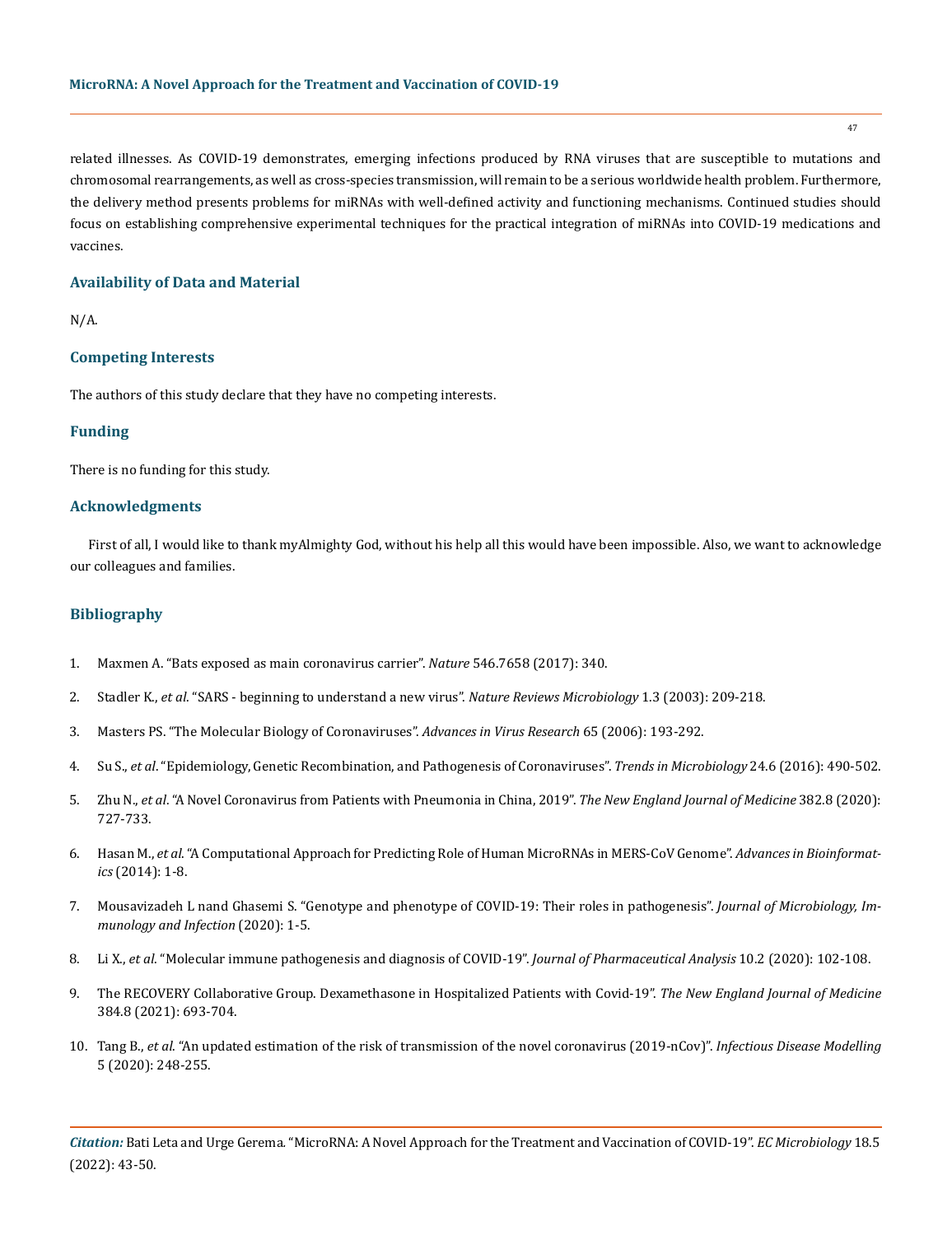- 11. [Lu H. "Drug treatment options for the 2019-new coronavirus \(2019-nCoV\)".](https://pubmed.ncbi.nlm.nih.gov/31996494/) *BioScience Trends* (2020): 10-12.
- 12. Id AM., *et al*[. "MicroRNA-8073: Tumor suppressor and potential therapeutic treatment".](https://www.ncbi.nlm.nih.gov/pmc/articles/PMC6307750/) *PLoS One* 13.12 (2018).
- 13. Bidarra D., *et al*[. "Circulating MicroRNAs as Biomarkers for Prostate Cancer Detection and Metastasis Development Prediction".](https://www.ncbi.nlm.nih.gov/pmc/articles/PMC6749029/) *Fron[tiers in Oncology](https://www.ncbi.nlm.nih.gov/pmc/articles/PMC6749029/)* 9.900 (2019).
- 14. Chakraborty M., *et al*[. "A Statistical Analysis of MicroRNA: Classification, Identification and Conservation Based on Structure and](https://link.springer.com/chapter/10.1007/978-3-319-17329-0_13)  [Function \(2015\).](https://link.springer.com/chapter/10.1007/978-3-319-17329-0_13)
- 15. Bai X., *et al*[. "The MicroRNA Family Both in Normal Development and in Different Diseases : The miR-17-92 Cluster".](https://www.hindawi.com/journals/bmri/2019/9450240/) *BioMed Research [International](https://www.hindawi.com/journals/bmri/2019/9450240/)* (2019): 11.
- 16. [Gebert LFR and Macrae IJ. "Regulation of microRNA function in animals".](https://www.nature.com/articles/s41580-018-0045-7) *Molecular and Cellular Biology* 20.21 (2019).
- 17. Yu H., *et al*[. "Circulating MicroRNA Biomarkers for Lung Cancer Detection in East Asian Populations".](https://pubmed.ncbi.nlm.nih.gov/30909610/) *Cancers* 11.415 (2019).
- 18. Poduri R., *et al*[. "Drugs targeting various stages of the SARS-CoV-2 life cycle: Exploring promising drugs for the treatment of Co](https://pubmed.ncbi.nlm.nih.gov/32711111/)vid-19". *Cell Signal* [74 \(2020\): 1-64.](https://pubmed.ncbi.nlm.nih.gov/32711111/)
- 19. Tang X., *et al*[. "On the origin and continuing evolution of SARS-CoV-2 Xiaolu".](https://academic.oup.com/nsr/article/7/6/1012/5775463) *Microbiology* (2020): 1-24.
- 20. Yuki K., *et al*[. "COVID-19 pathophysiology: A review".](https://www.ncbi.nlm.nih.gov/pmc/articles/PMC7169933/) *Clinical Immunology* 215 (2020): 1-8.
- 21. [Tikellis C and Thomas MC. "Angiotensin-Converting Enzyme 2 \(ACE2\) Is a Key Modulator of the Renin Angiotensin System in Health](https://pubmed.ncbi.nlm.nih.gov/22536270/)  and Disease". *[International Journal of Peptide Research and Therapeutics](https://pubmed.ncbi.nlm.nih.gov/22536270/)* (2012): 1-9.
- 22. Gheblawi M., *et al*[. "Angiotensin Converting Enzyme 2 : SARS-CoV-2 Receptor and Regulator of the Renin- Angiotensin System".](https://www.ahajournals.org/doi/10.1161/CIRCRESAHA.120.317015) *Circu[lation Research](https://www.ahajournals.org/doi/10.1161/CIRCRESAHA.120.317015)* (2020): 1-35.
- 23. Oda S., *et al*[. "miRNA in Rat Liver Sinusoidal Endothelial Cells and Hepatocytes and Application to Circulating Biomarkers that Discern](https://pubmed.ncbi.nlm.nih.gov/29353062/)  Pathogenesis of Liver Injuries". *[The American Journal of Pathology](https://pubmed.ncbi.nlm.nih.gov/29353062/)* 1 (2018): 1-13.
- 24. [Abdel-Ghany S and Sabit H. "microRNA-Based Vaccination and Treatment for COVID-19".](https://www.thermofisher.com/in/en/home/life-science/pcr/real-time-pcr/real-time-pcr-assays/mirna-ncrna-taqman-assays.html?gclid=EAIaIQobChMI_qX5p6-g9wIVEZJmAh1jxAMHEAAYASAAEgJ6ovD_BwE&cid=gsd_pcr_sbu_r01_us_cp1297_pjt4711_gsd00000_0se_gaw_nt_awa&s_kwcid=AL!3652!3!357168792957!b!!g!!microrna%20qpcr&ef_id=EAIaIQobChMI_qX5p6-g9wIVEZJmAh1jxAMHEAAYASAAEgJ6ovD_BwE:G:s&s_kwcid=AL!3652!3!357168792957!b!!g!!microrna%20qpcr) *Current Trends in Vaccines and Vaccinology* [\(2020\): 1-2.](https://www.thermofisher.com/in/en/home/life-science/pcr/real-time-pcr/real-time-pcr-assays/mirna-ncrna-taqman-assays.html?gclid=EAIaIQobChMI_qX5p6-g9wIVEZJmAh1jxAMHEAAYASAAEgJ6ovD_BwE&cid=gsd_pcr_sbu_r01_us_cp1297_pjt4711_gsd00000_0se_gaw_nt_awa&s_kwcid=AL!3652!3!357168792957!b!!g!!microrna%20qpcr&ef_id=EAIaIQobChMI_qX5p6-g9wIVEZJmAh1jxAMHEAAYASAAEgJ6ovD_BwE:G:s&s_kwcid=AL!3652!3!357168792957!b!!g!!microrna%20qpcr)
- 25. [Elnabi SEH. "New strategies for treatment of COVID-19 and evolution of SARS-CoV-2 according to biodiversity and evolution theory".](https://www.tandfonline.com/doi/full/10.1080/2314808X.2020.1789815)  *[Egyptian Journal of Basic and Applied Sciences](https://www.tandfonline.com/doi/full/10.1080/2314808X.2020.1789815)* 7.1 (2020): 226-232.
- 26. Cui J., *et al*[. "Adaptive evolution of bat dipeptidyl peptidase 4 \(dpp4\): implications for the origin and emergence of Middle East respi](https://virologyj.biomedcentral.com/articles/10.1186/1743-422X-10-304)[ratory syndrome coronavirus".](https://virologyj.biomedcentral.com/articles/10.1186/1743-422X-10-304) *Journal of Virology* 10.304 (2013): 1-5.
- 27. Chauhan N., *et al*[. "COVID-19: fighting the invisible enemy with microRNA".](https://pubmed.ncbi.nlm.nih.gov/32814446/) *Expert Review of Anti-infective Therapy* 1.9 (2020): 1-24.
- 28. Liu W., *et al*[. "Learning from the Past: Possible Urgent Prevention and Treatment Options for Severe Acute Respiratory Infections](https://pubmed.ncbi.nlm.nih.gov/32022370/)  [Caused by 2019-nCoV".](https://pubmed.ncbi.nlm.nih.gov/32022370/) *Chemical Biology* (2019): 1-24.
- 29. Du L., *et al*[. "The spike protein of SARS-CoV a target for vaccine and therapeutic development".](https://www.nature.com/articles/nrmicro2090) *Microbiology* 7 (2009): 226-236.
- 30. Matsuyama S., *et al*[. "Enhanced isolation of SARS-CoV-2 by TMPRSS2- expressing cells".](https://www.pnas.org/doi/10.1073/pnas.2002589117) *Proceedings of the National Academy of Sci[ences of the United States of America](https://www.pnas.org/doi/10.1073/pnas.2002589117)* 117.17 (2020): 7000-7003.
- 31. [Ling H. "Non-coding RNAs: Therapeutic Strategies and Delivery Systems".](https://www.thermofisher.com/in/en/home/life-science/pcr/real-time-pcr/real-time-pcr-assays/mirna-ncrna-taqman-assays.html?gclid=EAIaIQobChMI-JOA0K-g9wIVVh0rCh3gwwVAEAAYASAAEgLTzPD_BwE&cid=gsd_pcr_sbu_r01_us_cp1297_pjt4711_gsd00000_0se_gaw_nt_awa&s_kwcid=AL!3652!3!322373689625!b!!g!!microrna&ef_id=EAIaIQobChMI-JOA0K-g9wIVVh0rCh3gwwVAEAAYASAAEgLTzPD_BwE:G:s&s_kwcid=AL!3652!3!322373689625!b!!g!!microrna) *Advances in Experimental Medicine and Biology* (2016): [229-237.](https://www.thermofisher.com/in/en/home/life-science/pcr/real-time-pcr/real-time-pcr-assays/mirna-ncrna-taqman-assays.html?gclid=EAIaIQobChMI-JOA0K-g9wIVVh0rCh3gwwVAEAAYASAAEgLTzPD_BwE&cid=gsd_pcr_sbu_r01_us_cp1297_pjt4711_gsd00000_0se_gaw_nt_awa&s_kwcid=AL!3652!3!322373689625!b!!g!!microrna&ef_id=EAIaIQobChMI-JOA0K-g9wIVVh0rCh3gwwVAEAAYASAAEgLTzPD_BwE:G:s&s_kwcid=AL!3652!3!322373689625!b!!g!!microrna)

*Citation:* Bati Leta and Urge Gerema*.* "MicroRNA: A Novel Approach for the Treatment and Vaccination of COVID-19". *EC Microbiology* 18.5 (2022): 43-50.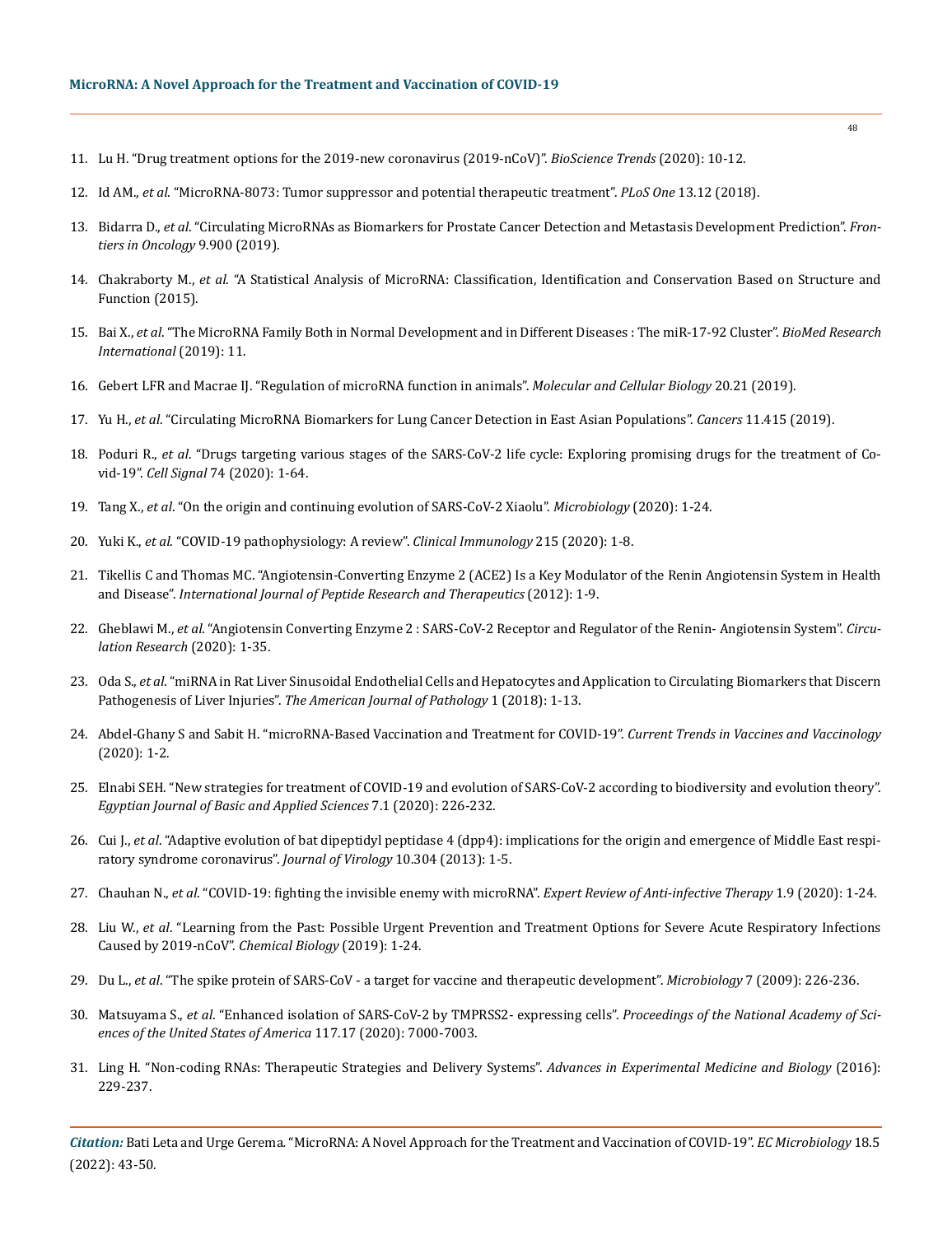- 32. [Rupaimoole R and Slack FJ. "MicroRNA therapeutics: towards a new era for the management of cancer and other diseases".](https://www.nature.com/articles/nrd.2016.246) *Drug Discovery* [\(2017\): 1-19.](https://www.nature.com/articles/nrd.2016.246)
- 33. Sardar R., *et al*[. "Comparative analyses of SAR-CoV2 genomes from different geographical locations and other coronavirus family](https://www.biorxiv.org/content/10.1101/2020.03.21.001586v1)  [genomes reveals unique features potentially consequential to host-virus interaction and pathogenesis".](https://www.biorxiv.org/content/10.1101/2020.03.21.001586v1) *BioRxIv* (2020): 1-22.
- 34. [Zhdanov VP. "Intracellular miRNA or siRNA delivery and function".](https://pubmed.ncbi.nlm.nih.gov/29859208/) *Bio Systems* (2018): 1-34.
- 35. Ivashchenko A., *et al*[. "The miRNA COMPLEXES AGAINST CORONAVIRUSES COVID-19, SARS-CoV, and MERS-CoV".](https://www.ncbi.nlm.nih.gov/pmc/articles/PMC7989380/) *Research Square* [\(2016\): 1-16.](https://www.ncbi.nlm.nih.gov/pmc/articles/PMC7989380/)
- 36. [Demirci MDS Adan and A. "Computational analysis of microRNA- mediated interactions in SARS-CoV-2 infection".](https://www.ncbi.nlm.nih.gov/pmc/articles/PMC7278893/) *Peer Journal* 8 [\(2020\): 1-17.](https://www.ncbi.nlm.nih.gov/pmc/articles/PMC7278893/)
- 37. Greenwood B., *et al*[. "The contribution of vaccination to global health : past , present and future Author for correspondence".](https://pubmed.ncbi.nlm.nih.gov/24821919/) *Philo[sophical Transactions of the Royal Society B](https://pubmed.ncbi.nlm.nih.gov/24821919/)* 369 (2014): 20130433.
- 38. Andre FE., *et al*[. "Vaccination greatly reduces disease, disability, death and inequity worldwide".](https://pubmed.ncbi.nlm.nih.gov/18297169/) *Bulletin of the World Health Organization* [86.2 \(2008\): 140-146.](https://pubmed.ncbi.nlm.nih.gov/18297169/)
- 39. Huang Y., *et al*[. "Structural and functional properties of SARS-CoV-2 spike protein: potential antivirus drug development for CO-](https://www.nature.com/articles/s41401-020-0485-4)VID-19". *[Acta Pharmacologica Sinica](https://www.nature.com/articles/s41401-020-0485-4)* 41.9 (2020): 1141-1149.
- 40. Xia S., *et al*[. "Fusion mechanism of 2019-nCoV and fusion inhibitors targeting HR1 domain in spike protein".](https://www.nature.com/articles/s41423-020-0374-2) *Cellular and Molecular Immunology* [17.7 \(2020\): 765-767.](https://www.nature.com/articles/s41423-020-0374-2)
- 41. Liu C., *et al*[. "Research and Development on Therapeutic Agents and Vaccines for COVID-19 and Related Human Coronavirus Dis](https://pubs.acs.org/doi/10.1021/acscentsci.0c00272)eases". *[ACS Central Science](https://pubs.acs.org/doi/10.1021/acscentsci.0c00272)* 6.3 (2020): 315-331.
- 42. Wang N., *et al*[. "Subunit Vaccines Against Emerging Pathogenic Human Coronaviruses".](https://www.frontiersin.org/articles/10.3389/fmicb.2020.00298/full) *Frontiers in Microbiology* 11.298 (2020): 1-19.
- 43. [Sabit Hussein A-GS. "microRNA-Based Vaccination and Treatment for COVID-19".](https://www.boffinaccess.com/currents-trends-in-vaccines-vaccinology/microrna-based-vaccination-and-3-109) *Current Trends in Vaccines and Vaccinology* 3.1 [\(2020\): 109.](https://www.boffinaccess.com/currents-trends-in-vaccines-vaccinology/microrna-based-vaccination-and-3-109)
- 44. [Padron-Regalado E. "Vaccines for SARS-CoV-2: Lessons from Other Coronavirus Strains".](https://www.ncbi.nlm.nih.gov/pmc/articles/PMC7177048/) *Infectious Diseases and Therapy* 9.2 (2020): [255-274.](https://www.ncbi.nlm.nih.gov/pmc/articles/PMC7177048/)
- 45. He Y., *et al*[. "Identification of immunodominant epitopes on the membrane protein of the severe acute respiratory syndrome-associ](https://www.ncbi.nlm.nih.gov/pmc/articles/PMC1234014/)ated coronavirus". *[Journal of Clinical Microbiology](https://www.ncbi.nlm.nih.gov/pmc/articles/PMC1234014/)* 43.8 (2005): 3718-3726.
- 46. Buchholz UJ., *et al*[. "Contributions of the structural proteins of severe respiratory syndrome coronavirus to protective immunity".](https://pubmed.ncbi.nlm.nih.gov/15210961/)  *[Proceedings of the National Academy of Sciences of the United States of America](https://pubmed.ncbi.nlm.nih.gov/15210961/)* 101.26 (2004): 9804-9809.
- 47. Fu Y., *et al*[. "Recent progress in microRNA-based delivery systems for the treatment of human disease".](https://exrna.biomedcentral.com/track/pdf/10.1186/s41544-019-0024-y.pdf) *ExRNA* 1.24 (2019): 1-14.
- 48. Wei S., *et al*[. "MicroRNA delivery through nanoparticles".](https://pubmed.ncbi.nlm.nih.gov/31622695/) *Journal of Controlled Release* (2019): 1-74.
- 49. Bai Z., *et al*[. "Non-viral nanocarriers for intracellular delivery of microRNA therapeutics".](https://pubs.rsc.org/en/content/articlelanding/2019/tb/c8tb02946f) *Journal of Materials Chemistry B* (2019): [1-17.](https://pubs.rsc.org/en/content/articlelanding/2019/tb/c8tb02946f)
- 50. [Baumann V and Winkler J. "miRNA-based therapies: strategies and delivery platforms for oligonucleotide and non-oligonucleotide](https://pubmed.ncbi.nlm.nih.gov/25495987/)  agents". *[Future Medicinal Chemistry](https://pubmed.ncbi.nlm.nih.gov/25495987/)* 6.17 (2014): 1967-1984.

*Citation:* Bati Leta and Urge Gerema*.* "MicroRNA: A Novel Approach for the Treatment and Vaccination of COVID-19". *EC Microbiology* 18.5 (2022): 43-50.